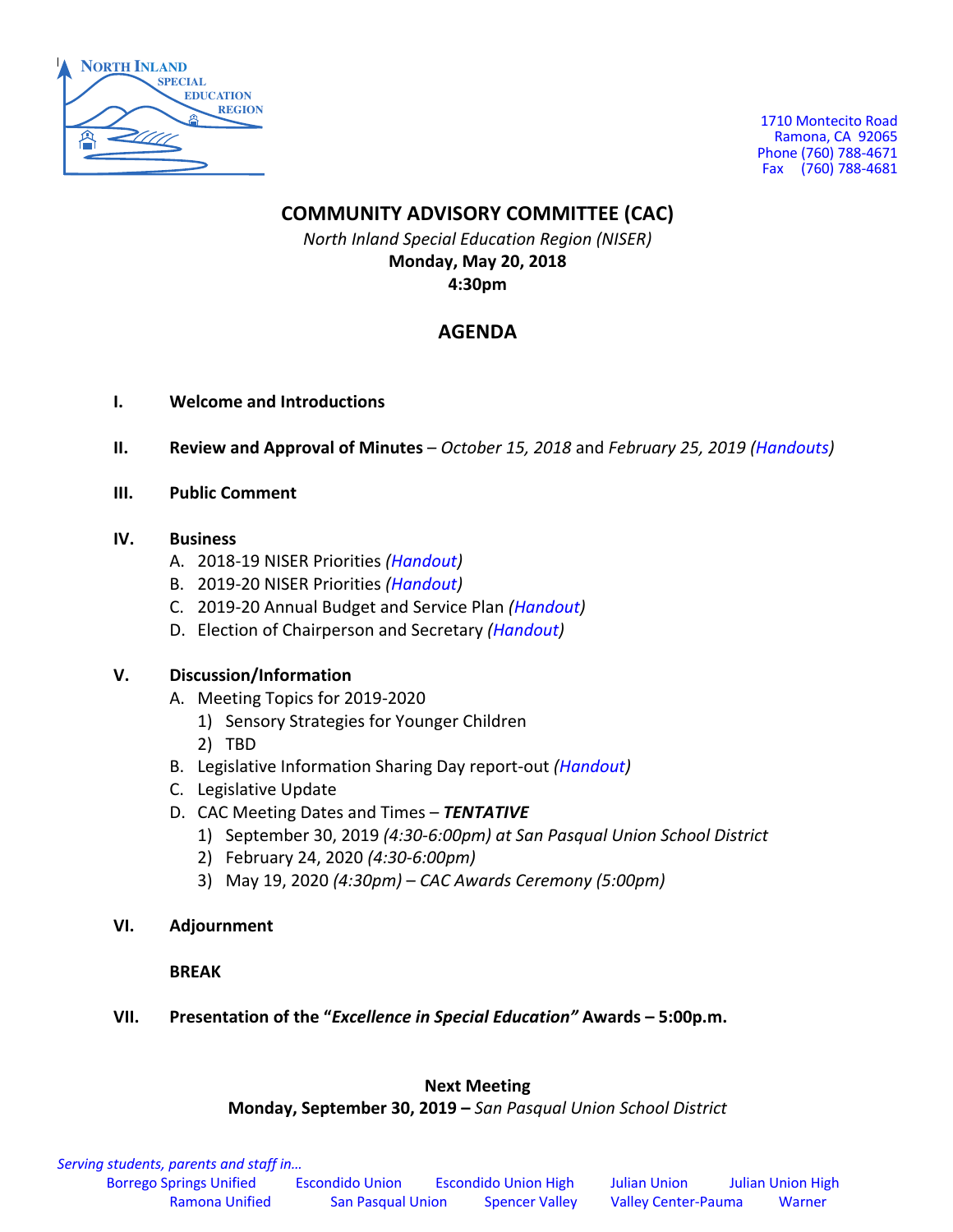

*North Inland Special Education Region (NISER)*

# **Community Advisory Committee (CAC)** *Meeting* **Monday, May 20, 2019 at 4:30 p.m.**

Immediately following the meeting, please join us for a very special presentation of the

# *Excellence in Special Education Awards*

**Monday, May 20, 2019 at 5:00 p.m.**



**Ramona Unified School District – NICO Diaz Center** *720 Ninth Street, Ramona, CA 92065*

### **PLEASE RSVP to 760-788-4671**

*For special accommodations and/or translation services, please contact the North Inland SELPA office at (760) 788-4671 or kknudsen@sdcoe.net.*